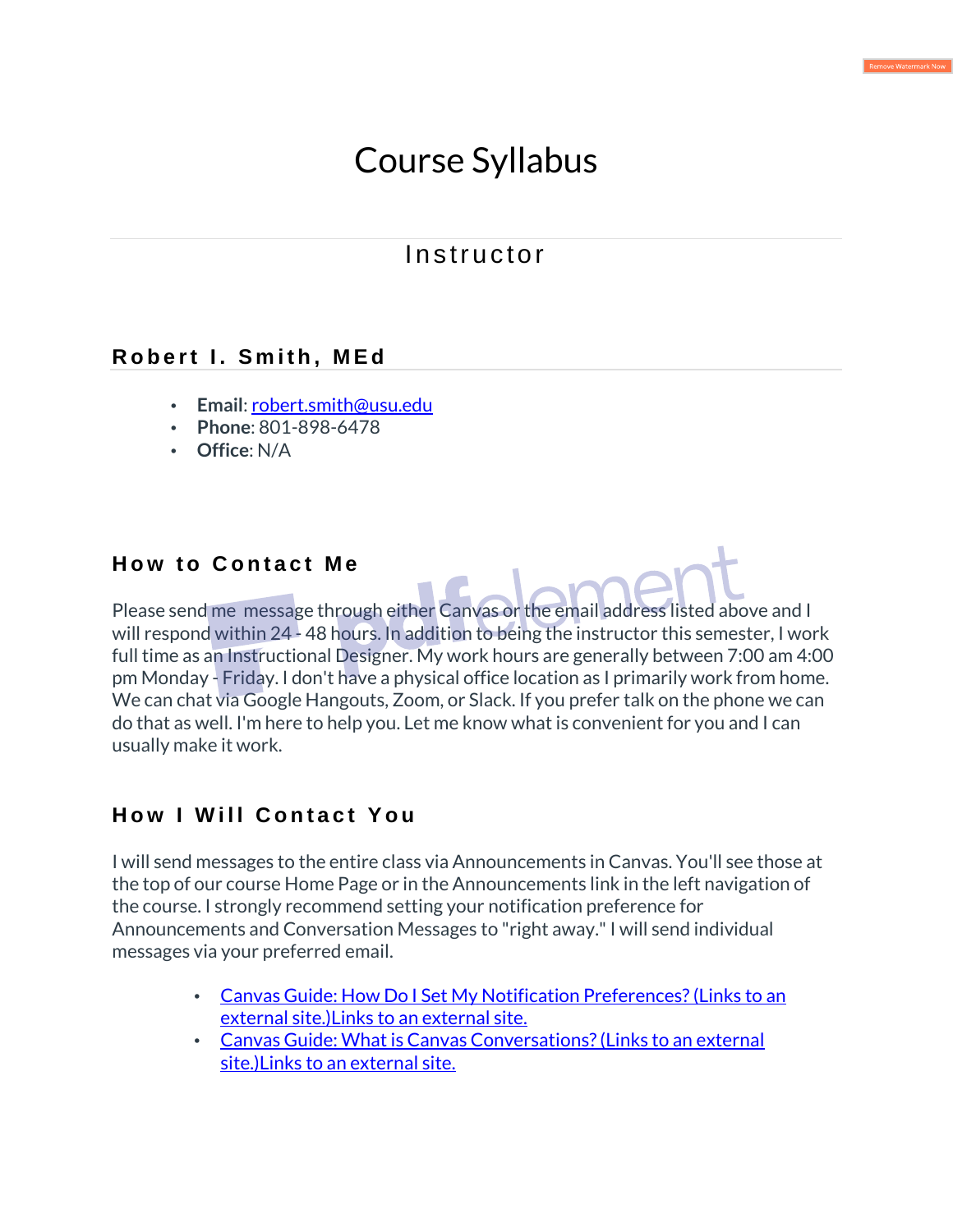## Course Description

- ITLS 4245/6245
- eLearning Authoring Tools (we're going to call it Developing eLearning Content with Articulate Storyline)

### Fee s

No fees are required for this course.

## Course Details

### **Course Layout**

This class is presented in an **online format** with students engaging in content and activities during the entire course. This course is divided into 14 weeks of online content (with one week for Spring Break) with each module representing the equivalent workload of a traditional face-to-face class with readings, content, and activities. The modules for each week start on Monday and ends the following Sunday (the week will start on Tuesday if there are holidays during that given week). Each module will have a class interaction activity, and some modules will require readings and assessment. Students will also engage in an Instructional Development Project over the course of the semester.

### **D i s c u s s i o n s**

I plan on keeping the discussions simple. Most weeks it will be about a topic related to eLearning course design. The expectation is that your initial post for the discussion be completed by Friday of the week in which it is assigned. After making an initial post, respond to at least two of your class peers no later than the discussion due date, which will be by 11:59pm on Sunday.

Please note that your grade for discussions depends on the quality of **both** your posts and responses. **Be thoughtful. This is how I can tell whether you've been engaging with the materials.**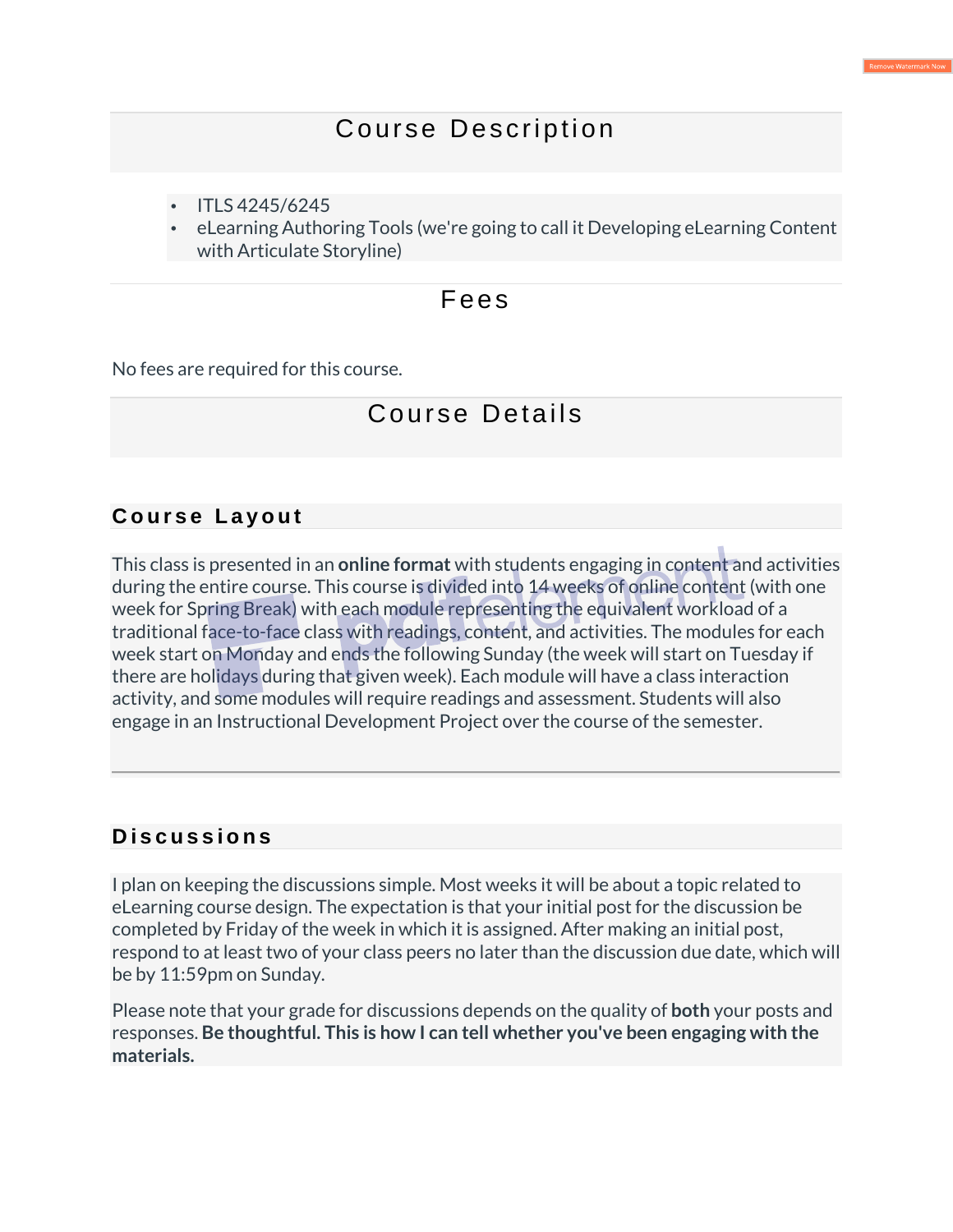### **A s s i g n m e n t s**

Assignments will be due by 11:59 pm on the following Sunday during the week in which they are assigned (unless otherwise noted).

### Late Submissions

You may submit your required assignments up to 1 week late with a 50% penalty on your total possible grade. For example, for an assignment worth 20 points, 10 points will be subtracted off of your total grade if it is submitted within 1 week after the deadline. You may not submit any assignment more than 1 week late.

### **T e c h n o l o g y S t a t e m e n t**

This course utilizes integrated technology throughout the coursework to the extent that mastery of their use is required for successful completion of the course. However, as problems arise you can always contact me and I will help as much as possible. Your greater ally for technology support are the friendly folks at the USU IT Service Desk (Links to an external site.) Links to an external site.. Please let me know if technology is getting in the way of learning, and I'll do all that I can to provide the support you need.

## Course Objectives

By the end of this course, students will understand how their ideas along with technology can lead to advancement in learning. Specifically, students will be able to do the following:

- 1. Demonstrate how to leverage technology for instructional purposes.
- 2. Produce multimedia instructional materials using technology to promote learning for an audience.
- 3. Manage their resources (e.g., time, abilities) to create instruction within a deadline.

### **IDEA Objectives**

1. Gaining factual knowledge (terminology, classifications, methods, trends)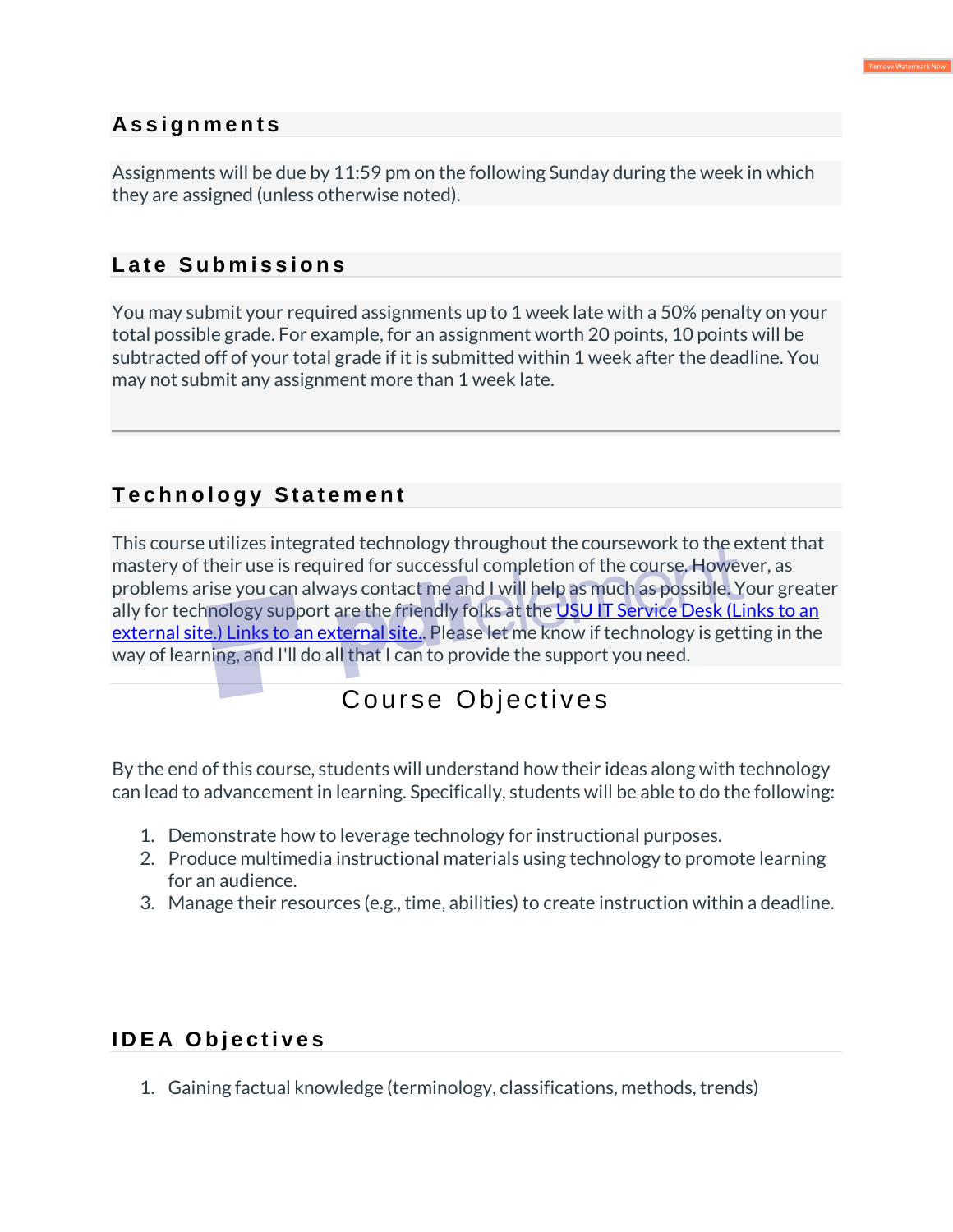- 2. Learning to Apply Course Material (to improve thinking, problem-solving, and decisions)
- 3. Learning how to find and use resources for answering questions or solving problems
- 4. Learning to analyze and critically evaluate ideas, arguments, and points of view
- 5. Acquiring an interest in learning more by asking questions and seeking answers

### Course Resources

### **Articulate Storyline 360**

The Instructional Technology and Learning Sciences Department has an Articulate 360 Teams subscription to Storyline 360 . Make sure you provide an aggiemail.usu.edu or usu.edu email to robert.smith@usu.edu to gain access.

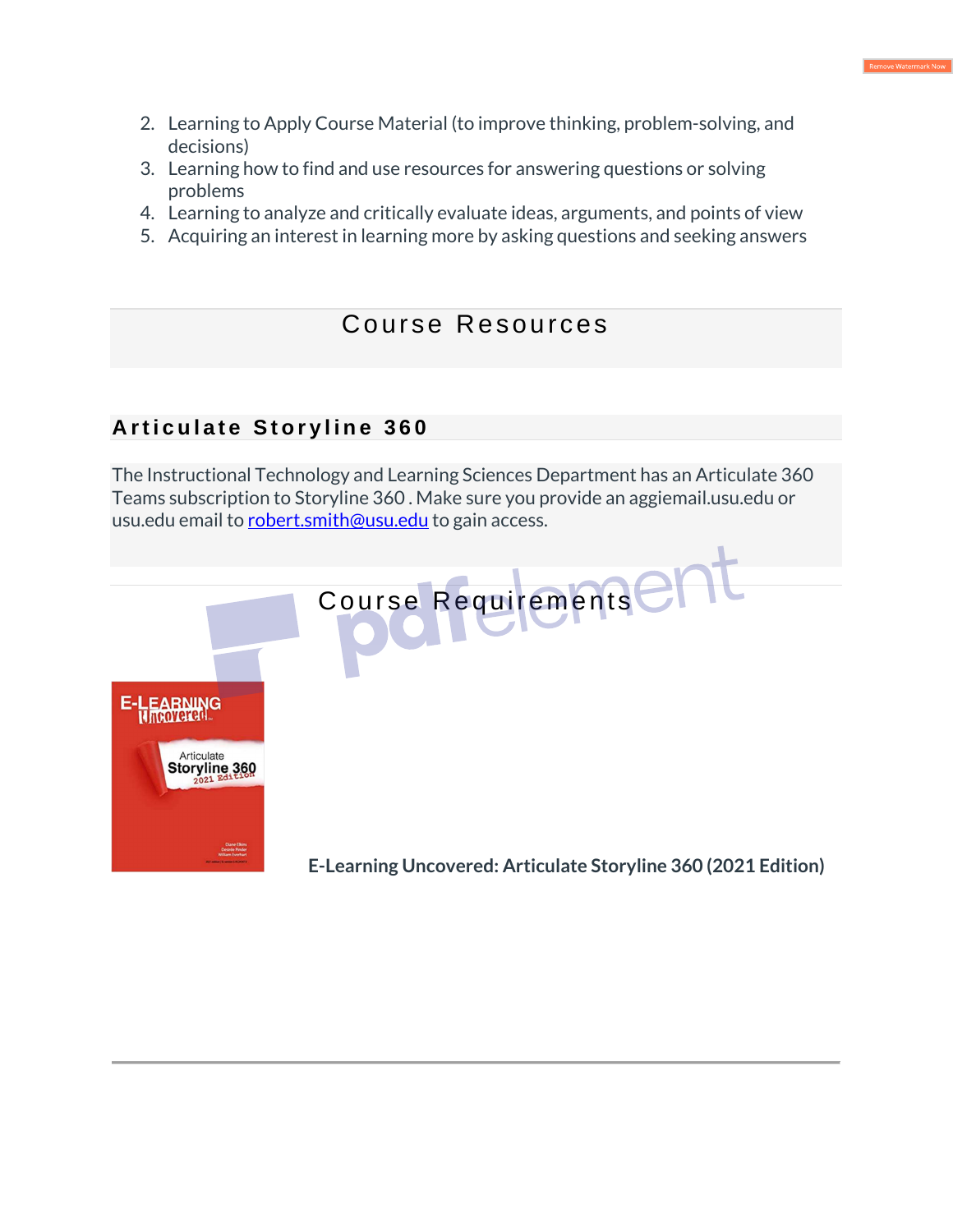



**Articulate Storyline 360**

## Gra de Schem e

The following grading standards will be used in this class:

### **Grading Scale**

| Grade          | Range                |              |
|----------------|----------------------|--------------|
| $\overline{A}$ | 100 % to 93.0%       |              |
| $A-$           | $< 93.0\%$ to 90.0%  |              |
| $B+$           | $< 90.0 \%$ to 87.0% |              |
| B              | $< 87.0\%$ to 83.0%  |              |
| $B-$           | $< 83.0 %$ to 80.0%  | $\mathbf{H}$ |
| $C+$           | $< 80.0 %$ to 77.0%  |              |
| $\mathsf{C}$   | $< 77.0 %$ to 73.0%  |              |
| $C-$           | $< 73.0\%$ to 70.0%  |              |
| $D+$           | $< 70.0 %$ to 67.0%  |              |
| D              | $< 67.0$ % to 60.0%  |              |
| $\mathbf{F}$   | $<$ 59.0 % to 0.0%   |              |

## Course Schedule/Outline

#### **Course Schedule**

|              | Week Topic                    |
|--------------|-------------------------------|
| $\mathbf{1}$ | Introduction   What to Expect |
| $2^{\circ}$  | eLearning Basics              |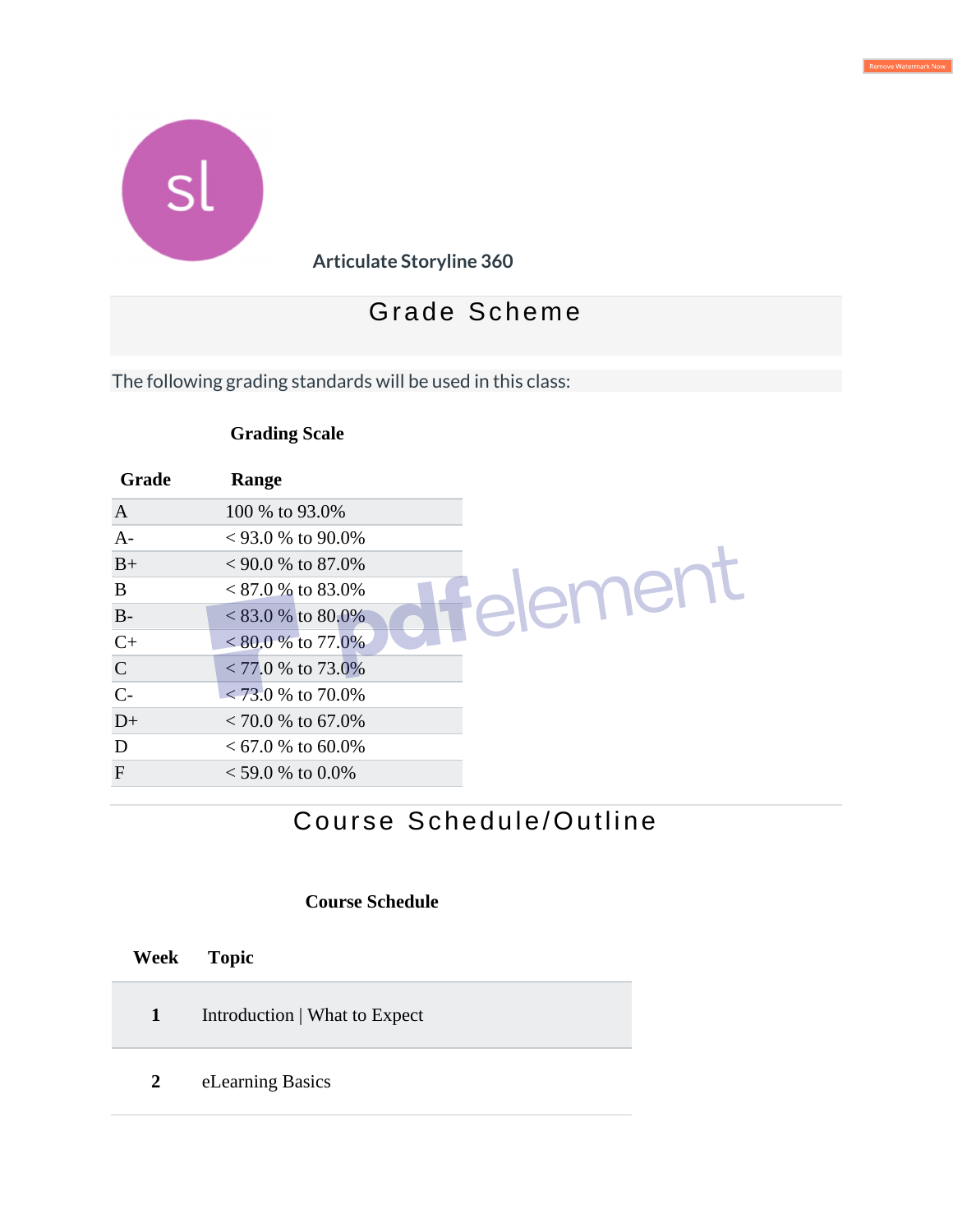#### **Course Schedule**

| Week             | <b>Topic</b>                                 |  |
|------------------|----------------------------------------------|--|
| $\mathbf{3}$     | <b>Writing Learning Objectives</b>           |  |
| 4                | Writing for eLearning and Visualization      |  |
| 5                | <b>Fundamental Multimedia Principles</b>     |  |
| 6                | <b>Managing Slide Layouts</b>                |  |
| $\overline{7}$   | Object States, Layers, and Screen Recordings |  |
| 8                | mer<br><b>Working with Triggers</b>          |  |
| $\boldsymbol{9}$ | <b>Spring Break!!!</b>                       |  |
| 10               | <b>Advanced Triggers and Variables</b>       |  |
| 11               | Questions & Quizzes                          |  |
| 12               | <b>Gamified Learning</b>                     |  |
| 13               | Accessibility                                |  |
| 14               | The Future of Learning                       |  |
| 15               | Wrapping it Up                               |  |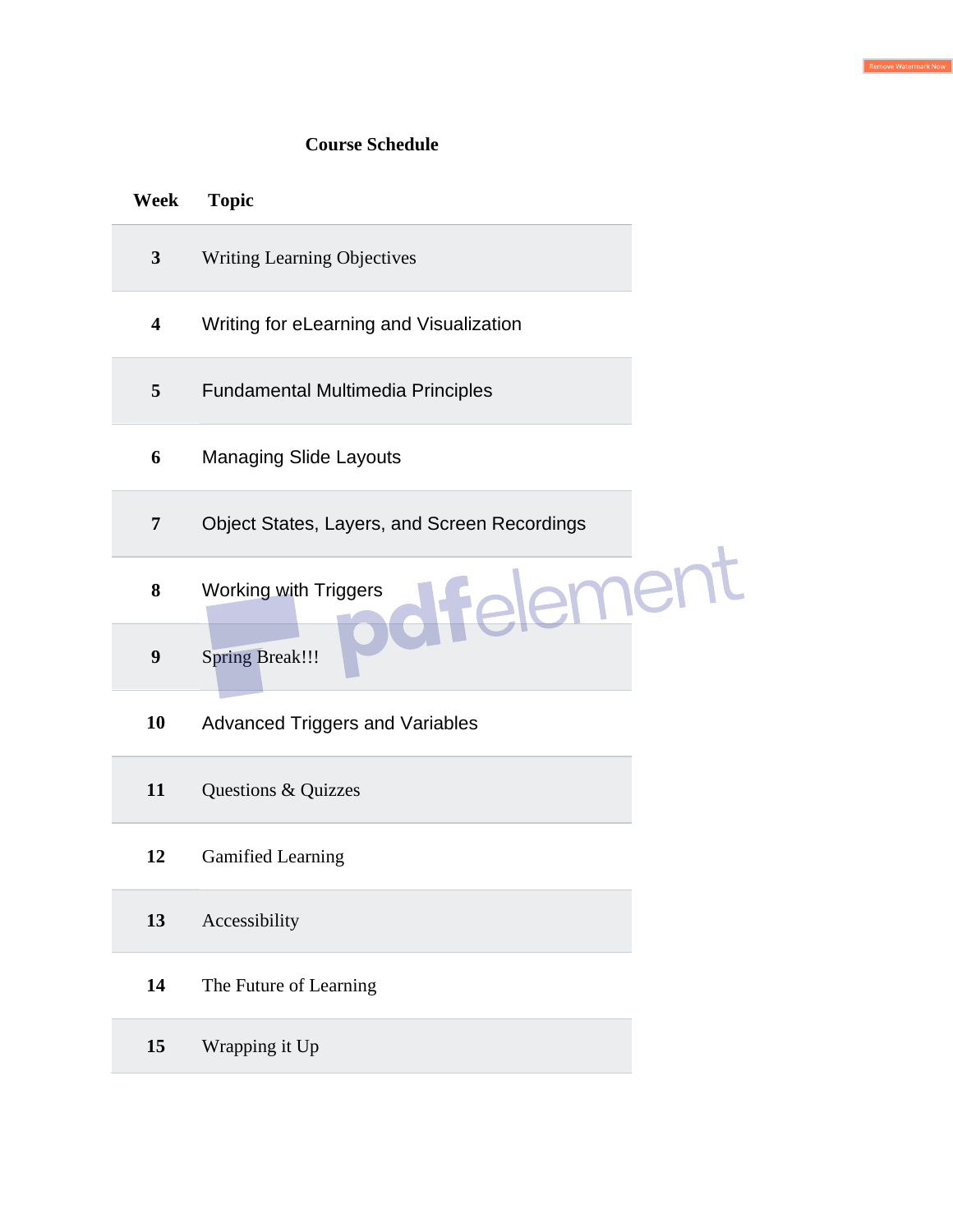## Assumption of Risk

All classes, programs, and extracurricular activities within the University involve some risk, and certain ones involve travel. The University provides opportunities to participate in these programs on a voluntary basis. Therefore, students should not participate in them if they do not care to assume the risks. Students can ask the respective program leaders/sponsors about the possible risks a program may generate, and if students are not willing to assume the risks, they should not select that program. By voluntarily participating in classes, programs, and extracurricular activities, a student does so at his or her own risk. General information about University Risk Management policies, insurance coverage, vehicle use policies, and risk management forms can be found at: http://www.usu.edu/riskmgt/ (Links to an external site.)

## Library Services

All USU students attending classes in Logan, at our Regional Campuses, or online can access all databases, e-journals, and e-books regardless of location. Additionally, the library will mail printed books to students, at no charge to them. Students can also borrow books from any Utah academic library. Take advantage of all library services and learn more at libguides.usu.edu/rc. (Links to an external site.)

## **U niver s ity Polic ies & Proce dures**

### **COVID-19 Classroom Accommodations**

If you face COVID-19 related challenges and feel you need accommodations, you must request those accommodations by filling out the COVID-19 Questionnaire (Links to an external site.). Upon doing so, the University COVID CARE Team (Links to an external site.) will contact you to determine your needs and how to support you. The CARE Team will also contact your instructors and provide important direction on how best to accommodate your needs. For additional reference, please see USU's Attendance and Excused Absence (Links to an external site.) policy and the COVID-19 Classroom Accommodations (Links to an external site.) page.

### **Reducing COVID-19 Risk**

You can help keep classes, events, and activities happening in person this semester by following these steps: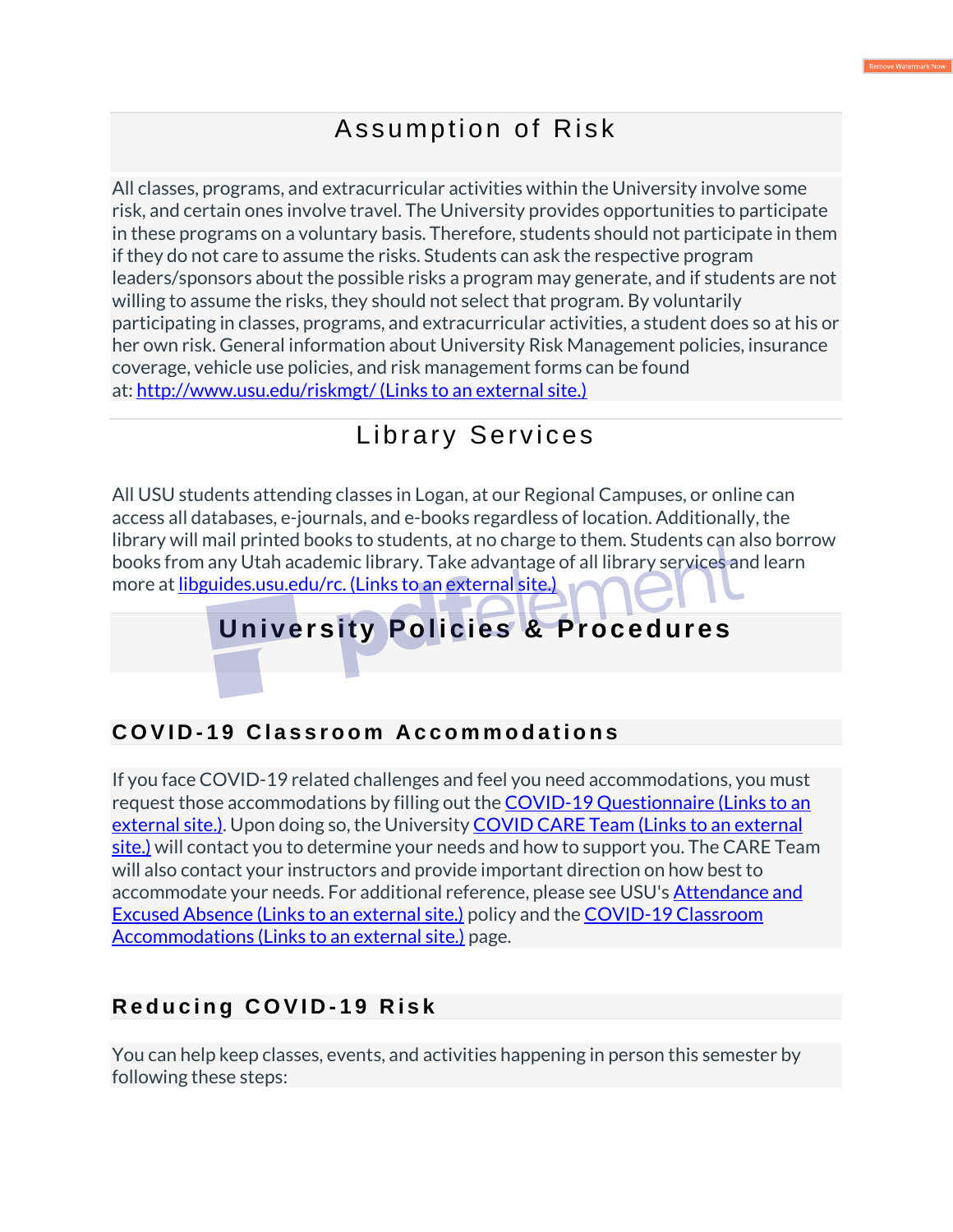- 1. **Get vaccinated if you're able.** Vaccines are the best available tool to help stop the spread of COVID-19. They are safe, free, and easy to access.
- 2. **If you are vaccinated, let USU know.** Please upload your proof of full vaccination (Links to an external site.) to AggieHealth. If you are exposed to COVID-19, USU's case containment will not require you to quarantine if they know you are vaccinated and you do not have symptoms.
- 3. **Stay home if you're sick** and get tested for COVID-19 if you have symptoms or have been exposed. It's important to not bring any illness to campus.
- 4. **Wear a mask indoors.** Public health experts recommend that even vaccinated people wear masks indoors in high COVID-19 transmission areas, which includes most of Utah.

If USU's COVID Case Containment team identifies an uncontained situation in the classroom, you will be notified of any temporary changes to your course delivery method through a Canvas announcement. Please make sure you are receiving immediate notifications of new Canvas announcements. The situation will be handled according to protocols on the COVID Classroom Exposure (Links to an external site.) page.

### **Class Seating Charts (For In-Person Classes)**

In classes with more than 10 students, a seating chart will be used to track where you are sitting. After the first week of classes, your instructor will tell you how to enter your seat number in Canvas. **You must sit in the same seat for the rest of the semester.** This is extremely important for tracking cases of COVID-19 and helping classes remain in person.

## A cademic Freedom and Professional Responsibilities

Academic freedom is the right to teach, study, discuss, investigate, discover, create, and publish freely. Academic freedom protects the rights of faculty members in teaching and of students in learning. Freedom in research is fundamental to the advancement of truth. Faculty members are entitled to full freedom in teaching, research, and creative activities, subject to the limitations imposed by professional responsibility. Faculty Code Policy #403 (Links to an external site.) further defines academic freedom and professional responsibilities.

## A c a d e mic Integrity - "The Honor System"

Each student has the right and duty to pursue his or her academic experience free of dishonesty. To enhance the learning environment at Utah State University and to develop student academic integrity, each student agrees to the following Honor Pledge: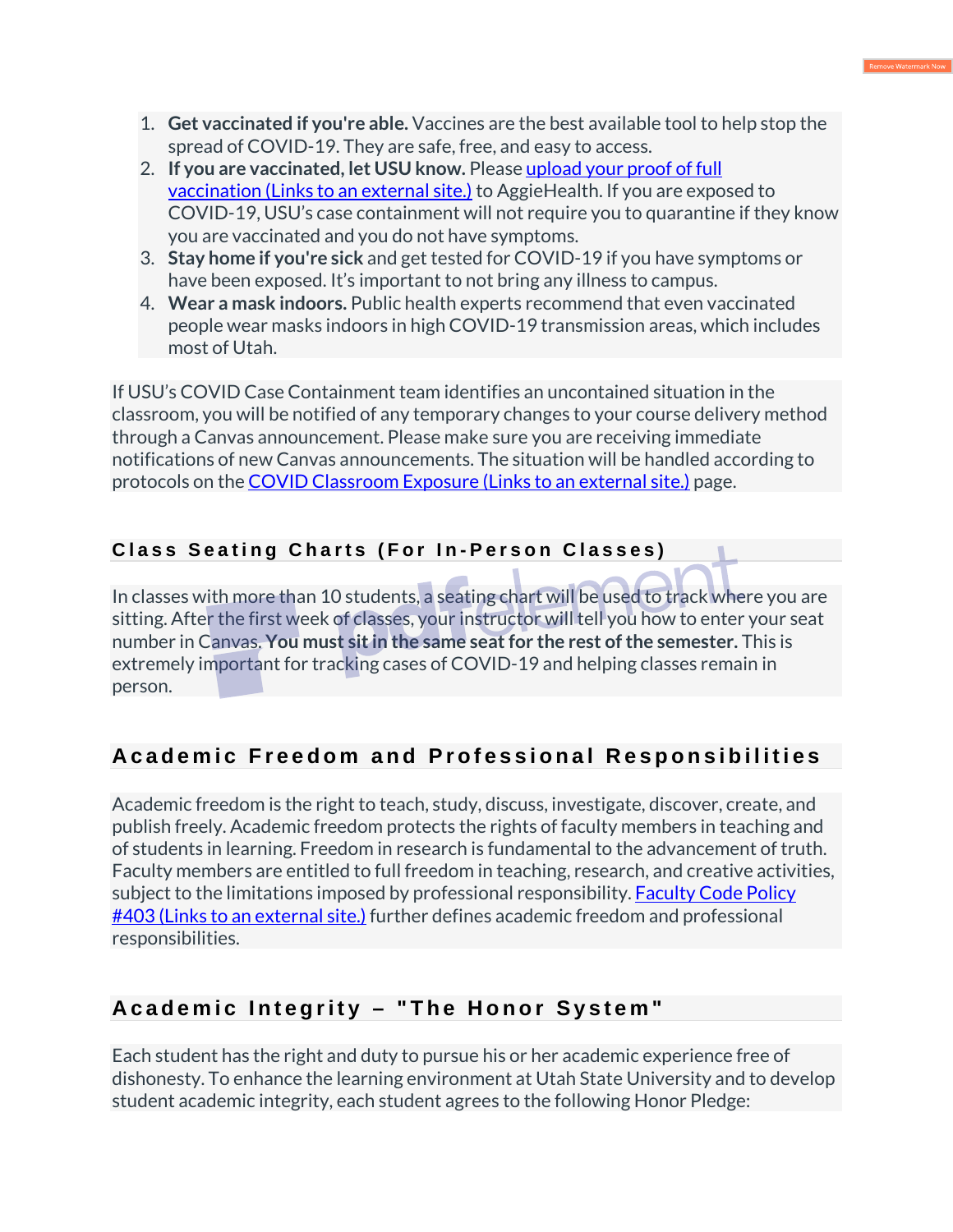*"I pledge, on my honor, to conduct myself with the foremost level of academic integrity."* A student who lives by the Honor Pledge is a student who does more than not cheat, falsify, or plagiarize. A student who lives by the Honor Pledge:

- Espouses academic integrity as an underlying and essential principle of the Utah State University community;
- Understands that each act of academic dishonesty devalues every degree that is awarded by this institution; and
- Is a welcomed and valued member of Utah State University.

## **Academic Dishonesty**

The instructor of this course will take appropriate actions in response to Academic Dishonesty, as defined the University's Student Code. Acts of academic dishonesty include but are not limited to:

- **Cheating**: using, attempting to use, or providing others with any unauthorized assistance in taking quizzes, tests, examinations, or in any other academic exercise or activity. Unauthorized assistance includes:
	- o Working in a group when the instructor has designated that the quiz, test, examination, or any other academic exercise or activity be done "individually;"
	- o Depending on the aid of sources beyond those authorized by the instructor in writing papers, preparing reports, solving problems, or carrying out other assignments;
	- o Substituting for another student, or permitting another student to substitute for oneself, in taking an examination or preparing academic work;
	- o Acquiring tests or other academic material belonging to a faculty member, staff member, or another student without express permission;
	- $\circ$  Continuing to write after time has been called on a quiz, test, examination, or any other academic exercise or activity;
	- o Submitting substantially the same work for credit in more than one class, except with prior approval of the instructor; or engaging in any form of research fraud.
- **Falsification**: altering or fabricating any information or citation in an academic exercise or activity.
- **Plagiarism**: representing, by paraphrase or direct quotation, the published or unpublished work of another person as one's own in any academic exercise or activity without full and clear acknowledgment. It also includes using materials prepared by another person or by an agency engaged in the sale of term papers or other academic materials.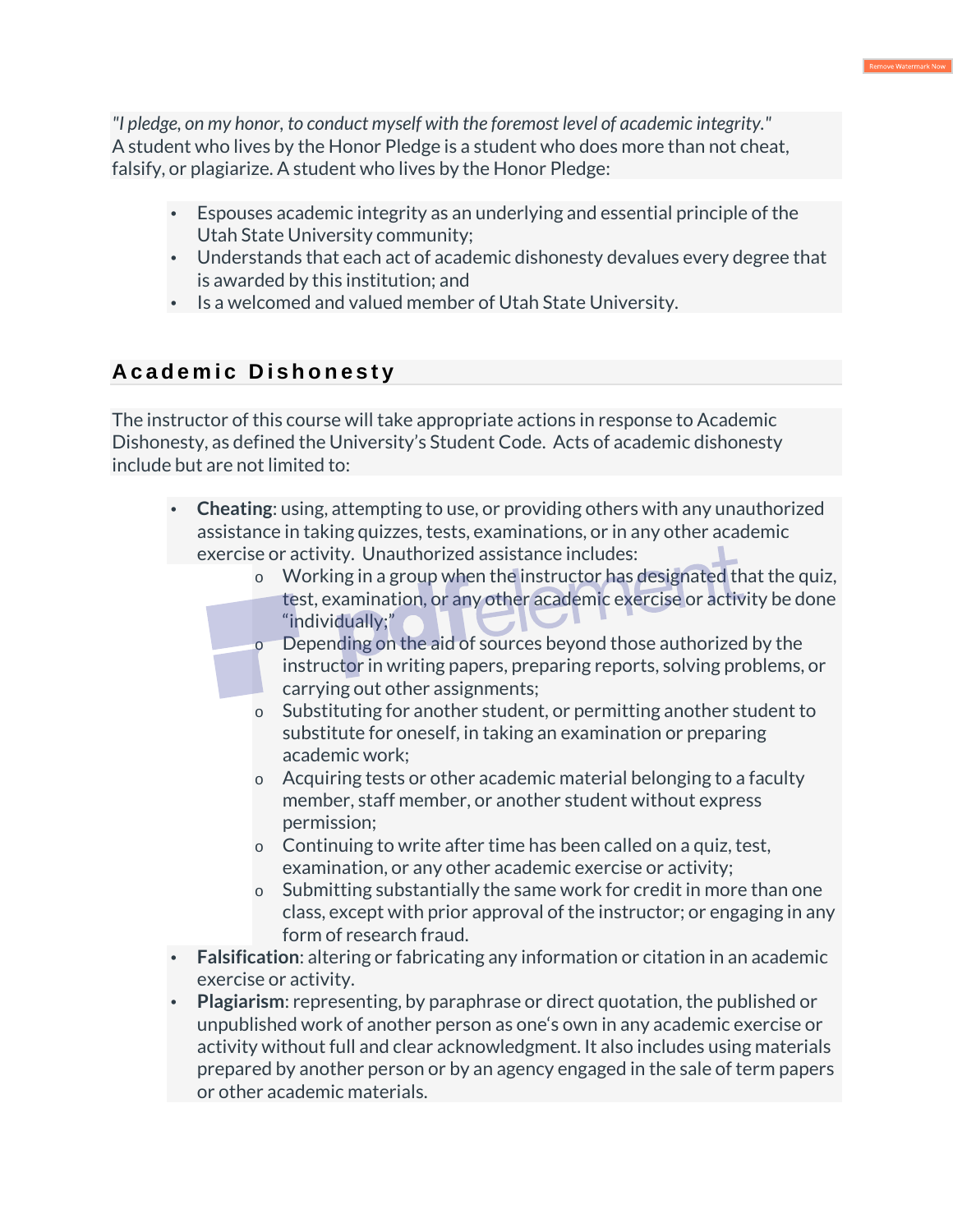For additional information go to: **ARTICLE VI. University Regulations Regarding Academic** Integrity (Links to an external site.)

### Discrimination and Sexual Misconduct

#### **G e n e r a l O v e r v i e w**

USU strives to provide an environment for students and employees that is free from discrimination (Links to an external site.) and sexual misconduct (Links to an external site.). If you experience sexual misconduct or discrimination at any point during the semester inside or outside of class, you are encouraged to contact the USU Title IX Coordinator (Links to an external site.) via Old Main room 161 in Logan, 435-797- 1266, titleix@usu.edu, or at equity.usu.edu/report (Links to an external site.). You can learn more about the USU resources available for individuals who have experienced sexual misconduct at sexualrespect.usu.edu (Links to an external site.). Resources for individuals who have experienced discrimination are listed at equity.usu.edu/resources (Links to an external site.).

### **Required Reporting of Sexual Misconduct**

The instructor is designated by USU as a "reporting employee (Links to an external site.)." This means that if you share information about sexual misconduct (Links to an external site.) (sexual harassment, sexual assault, relationship violence, or sex-based stalking) with the instructor, they *will report* that information to the USU Title IX Coordinator (Links to an external site.). The instructor is also required to tell you about designated confidential resources (Links to an external site.), supportive measures (Links to an external site.), and how you can file a report (Links to an external site.) with the USU Title IX Coordinator.

### **Withdrawal Policy and "I" Grade Policy**

Students are required to complete all courses for which they are registered by the end of the semester. In some cases, a student may be unable to complete all of the coursework because of extenuating circumstances, but not due to poor performance or to retain financial aid. The term 'extenuating' circumstances includes: (1) incapacitating illness which prevents a student from attending classes for a minimum period of two weeks, (2) a death in the immediate family, (3) financial responsibilities requiring a student to alter a work schedule to secure employment, (4) change in work schedule as required by an employer, or (5) other emergencies deemed appropriate by the instructor.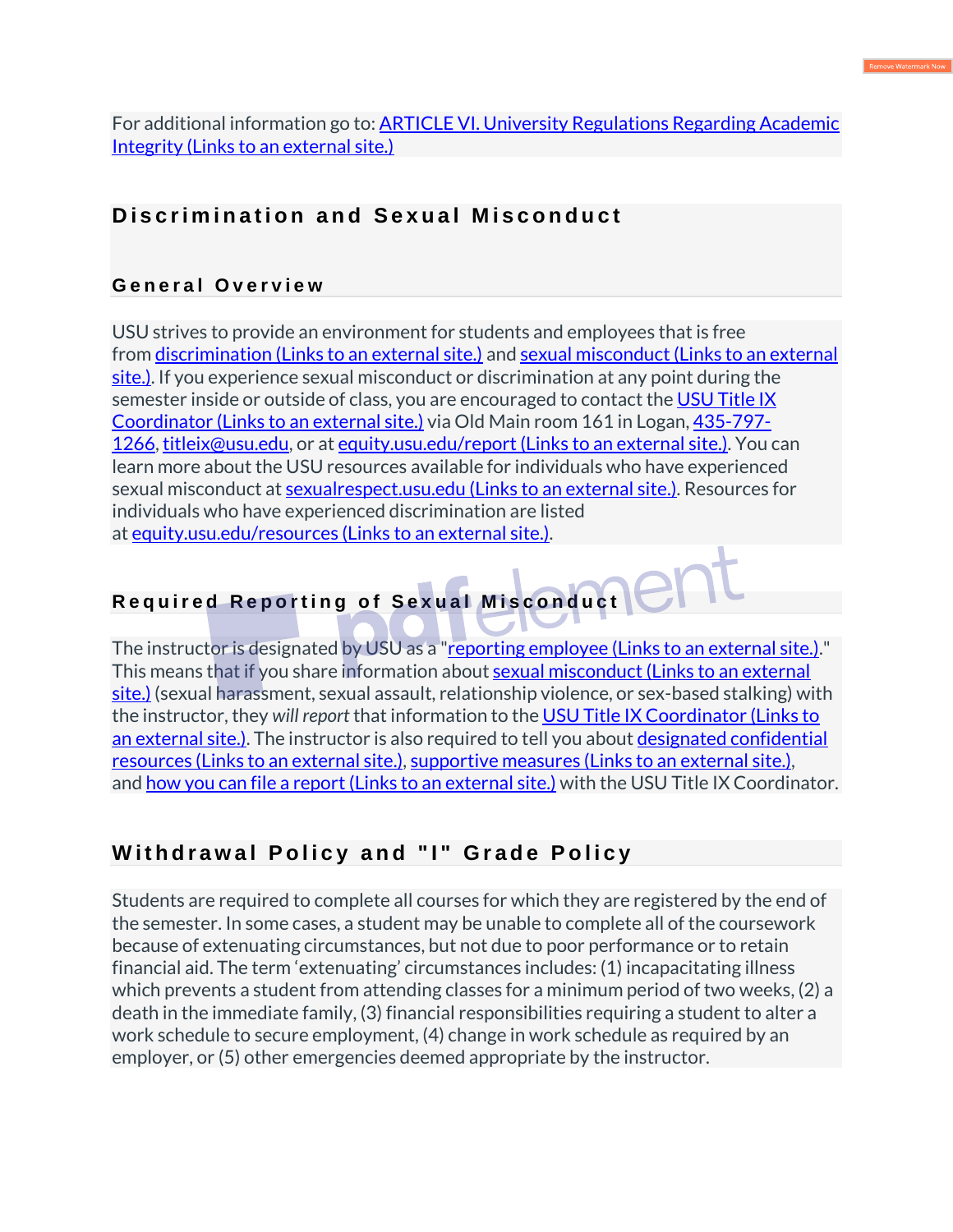### **Students with Disabilities**

USU welcomes students with disabilities. If you have, or suspect you may have, a physical, mental health, or learning disability that may require accommodations in this course, please contact the Disability Resource Center (DRC) (Links to an external site.) as early in the semester as possible (University Inn # 101, (435) 797‐2444, drc@usu.edu ). All disability related accommodations must be approved by the DRC. Once approved, the DRC will coordinate with faculty to provide accommodations.

Students who are at a higher risk for complications from COVID-19 or who contract COVID-19 may also be eligible for accommodations.

### **Respect for Diversity**

Regardless of intent, careless or ill-informed remarks can be offensive and hurtful to others and detract from the learning climate. If you feel uncomfortable in a classroom due to offensive language or actions by an instructor or student(s) regarding ethnicity, gender, or sexual orientation, contact:

- Division of Student Affairs: https://studentaffairs.usu.edu (Links to an external site.), (435) 797-1712, studentservices@usu.edu, TSC 220
- Student Legal Services: https://ususa.usu.edu/student-association/studentadvocacy/legal-services (Links to an external site.), (435) 797-2912, TSC 326,
- Access and Diversity: http://accesscenter.usu.edu (Links to an external site.), (435) 797-1728, access@usu.edu; TSC 315
- Multicultural Programs: http://accesscenter.usu.edu/multiculture (Links to an external site.), (435) 797-1728, TSC 315
- LGBTQA Programs: http://accesscenter.usu.edu/lgbtqa (Links to an external site.), (435) 797-1728, TSC 3145
- Provost's Office Diversity Resources: https://www.usu.edu/provost/diversity (Links to an external site.), (435) 797-8176

You can learn about your student rights by visiting: The Code of Policies and Procedures for Students at Utah State University: https://studentconduct.usu.edu/studentcode (Links to an external site.)

### **G r i e v a n c e P r o c e s s**

Students who feel they have been unfairly treated may file a grievance through the channels and procedures described in the Student Code: Article VII (Links to an external site.).